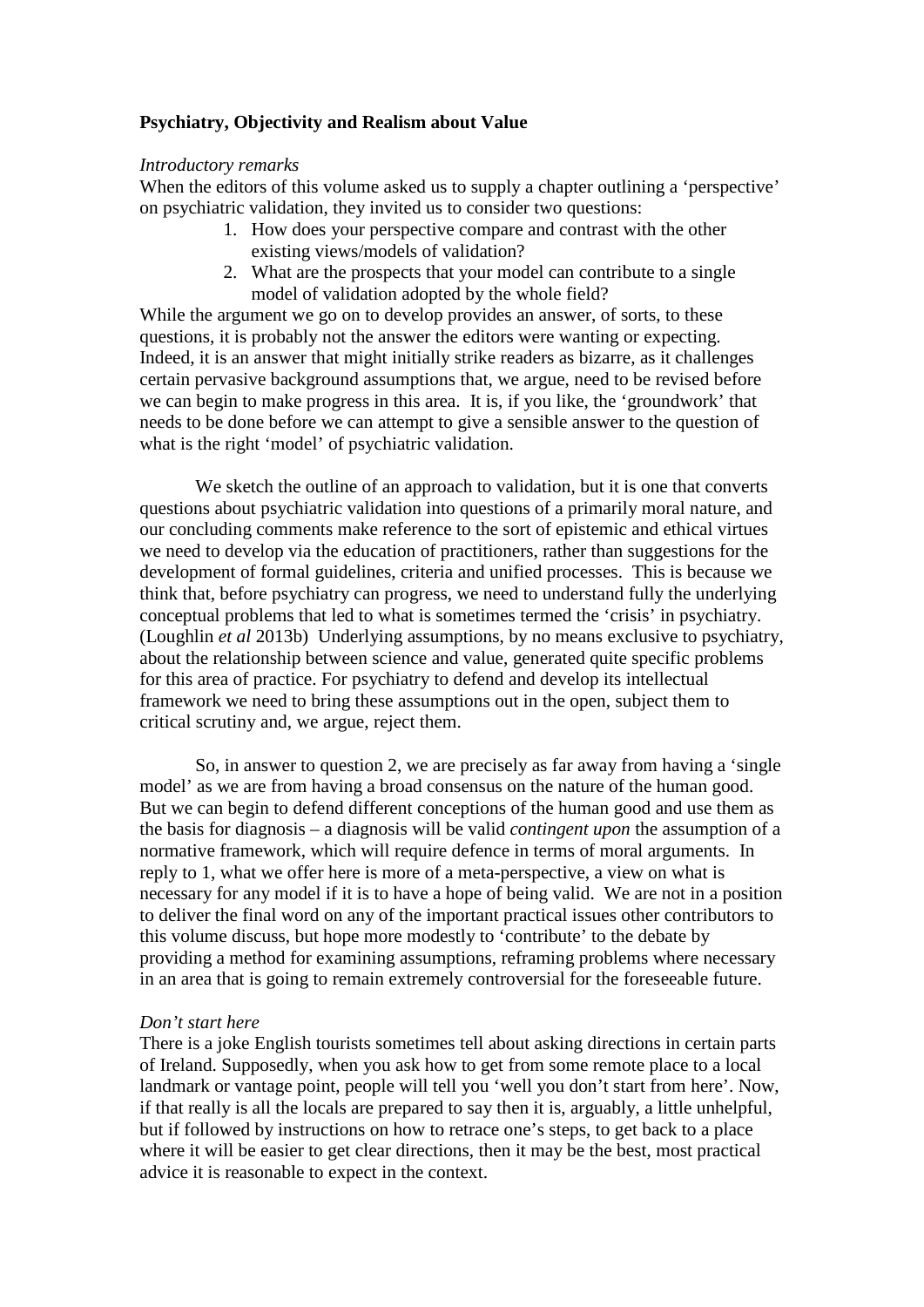Certainly, when it comes to matters more complex than the quest to find and photograph the Holy Stone of Clonrichet, there are questions to which the warning not to start from here is the best response that one can give. (Loughlin 2007) In this chapter, we will argue that a cluster of questions surrounding the issue of psychiatric validation fall into this category, including how to classify mental disorders, and how to explain the relationship between mental and physical health and illness so as to be able to diagnose and care for the mental health needs of one's fellow human beings. Before we can give a full, satisfying and truthful answer to these questions, we need to retrace the intellectual steps that led some astute contemporary thinkers to regard the very idea of 'mental illness' with suspicion.

Questions about the scientific validity of psychiatric diagnosis derive their meaning and impetus from specific conceptions of science, value and reality. It is possible to identify these conceptions and their origins in our intellectual history, and to examine the intellectual framework of which they form component parts. We propose that, instead of working within that framework, in this case what is needed is a revision of the framework itself – a redrawing of the conceptual map to describe different relationships between value, reality and science. Sometimes, to solve particular problems, or even (more modestly) to discover a perspective upon the problems which enables us to view their solution as attainable, we need to accept that some fundamental feature of the way we see the world is wrong. In such cases, we do not need to gather further empirical evidence, nor do we need a more astute analysis of that evidence, but rather we need a *philosophical* shift: a revision in the way the evidence is conceptualised or 'framed'. (Loughlin *et al,*2010) Such a shift can change our views regarding what counts as evidence in the first place, and what methods of analysing that evidence are appropriate. It will require us to step back from the current debate, to remind ourselves how we got to where we are now, and how certain dichotomies became part of our standard academic lexicon.

The feature of our contemporary world-view that stands in the way of progress, in the discussion of health care generally but most significantly in the discussion of mental health and illness, is a presupposition we will express as subjectivism with respect to value, or simply value-subjectivism. This presupposition is implicit in popular accounts of the key features distinguishing scientific analysis on the one hand from moral judgement on the other (Loughlin 2013a) and it gives rise to what some authors characterise as 'the myth of moral neutrality' in psychiatric diagnosis (Hamilton 2013) and in science in general (Loughlin 1998). Though it by no means originates in the modern era, today's pervasive subjectivism about value owes a good deal of its intuitive plausibility to the currently dominant and (in a sense we'll explain) characteristically 'modern' view of the world and our place within it. Before we can arrive at a proper methodology in psychiatry, we must jettison those features of our conceptual framework that require authors either to deny the irreducibly moral nature of psychiatric diagnosis or to reject psychiatry as scientifically unsound.

Thus, we submit this chapter as a contribution to the philosophy of psychiatry, in that it does not represent a proof that subjectivism with respect to value is false (although, for independent reasons we think it is false) but it does tell us that we must believe this philosophical position to be false if we believe that psychiatric diagnosis can, in principle, be valid.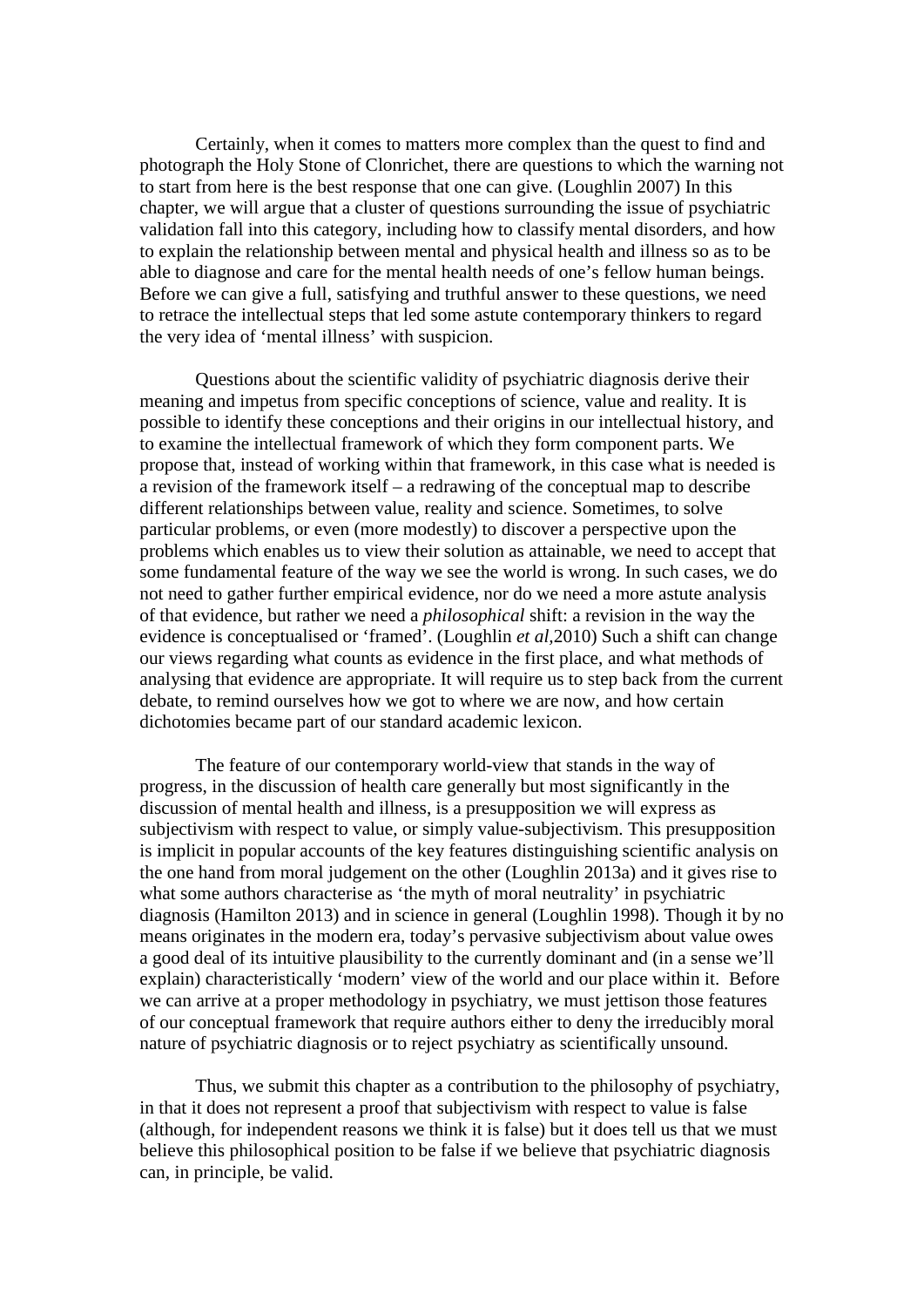### *How we got here*

Powerful criticisms articulated by exponents of the anti-psychiatry movement in the latter half of the twentieth century (Szasz 1960, Cooper 1967, Foucault 1987) led to what some authors have described as a 'crisis' in psychiatry, one 'sufficiently serious to jeopardize the constitution of psychiatry as a medical discipline'. (Loughlin *et al*, 2013b, p418) While these arguments are well known, it is worth reminding ourselves that the key problem for characterising psychiatric diagnosis as a valid branch of medicine was, for Szasz, the specific relationship between 'the context of value' and the diagnosis of 'mental illness':

'The concept of illness, whether bodily or mental, implies *deviation from some clearly defined norm.* In the case of physical illness, the norm is the structural and functional integrity of the human body… The norm from which deviation is measured whenever one speaks of a mental illness is a *psycho-social and ethical one*.' (Szasz 1960, p114, emphasis in original)

While Szasz clearly recognises that 'the practice of medicine is intimately tied to ethics' (*ibid*. p115) he maintains that psychiatry is 'very much more intimately tied to problems of ethics than is medicine' (p116) and attempts to capture the essential difference between each discipline's relationship with value by noting that: 'although the *desirability* of physical health, as such, is an ethical value, what health *is* can be stated in anatomical and physiological terms.' (p114)

The point seems to be that while we cannot practice medicine in a way that is 'free of ethical value' (and interestingly, we cannot do medical research without similarly becoming embroiled in 'many ethical considerations and judgments' (p.115)) we can at least explain the ontology of physical health in value-neutral terms, because 'what health *is*' can be stated in terms of the language of anatomy and physiology. So, Szasz says:

'The notion of mental symptom is therefore inextricably tied to the *social*  (including *ethical*) *context* in which it is made in much the same way as the notion of bodily symptom is tied to an *anatomical* and *genetic context*' (p114) and 'whereas bodily disease refers to public, physicochemical occurrences, the notion of mental illness is used to codify relatively more private, sociopsychological happenings of which the observer (diagnostician) forms a part.' (p116)

How is it that the observer 'forms a part' when mental illness is being diagnosed, but not so when the illness being diagnosed is physical? There is an implied ontological distinction here: 'bodily disease' is a 'public' entity. The language of 'public occurrences' suggests things that can be observed from any perspective, whatever the observer's private beliefs and values. In contrast, the identification of a mental illness requires engaging with norms of an 'ethical' nature, which are, by implication, subject-dependent, being social constructs or subjective reactions to the reality observed. Having characterized the relevant norms as 'ethical' Szasz feels this leads directly to the question: (p115) 'Who defines the norms..?' swiftly giving rise to the follow-up question: 'Whose agent is the psychiatrist?' Questions of agency and subjectivity are raised by the presence of ethical norms in a way that they are not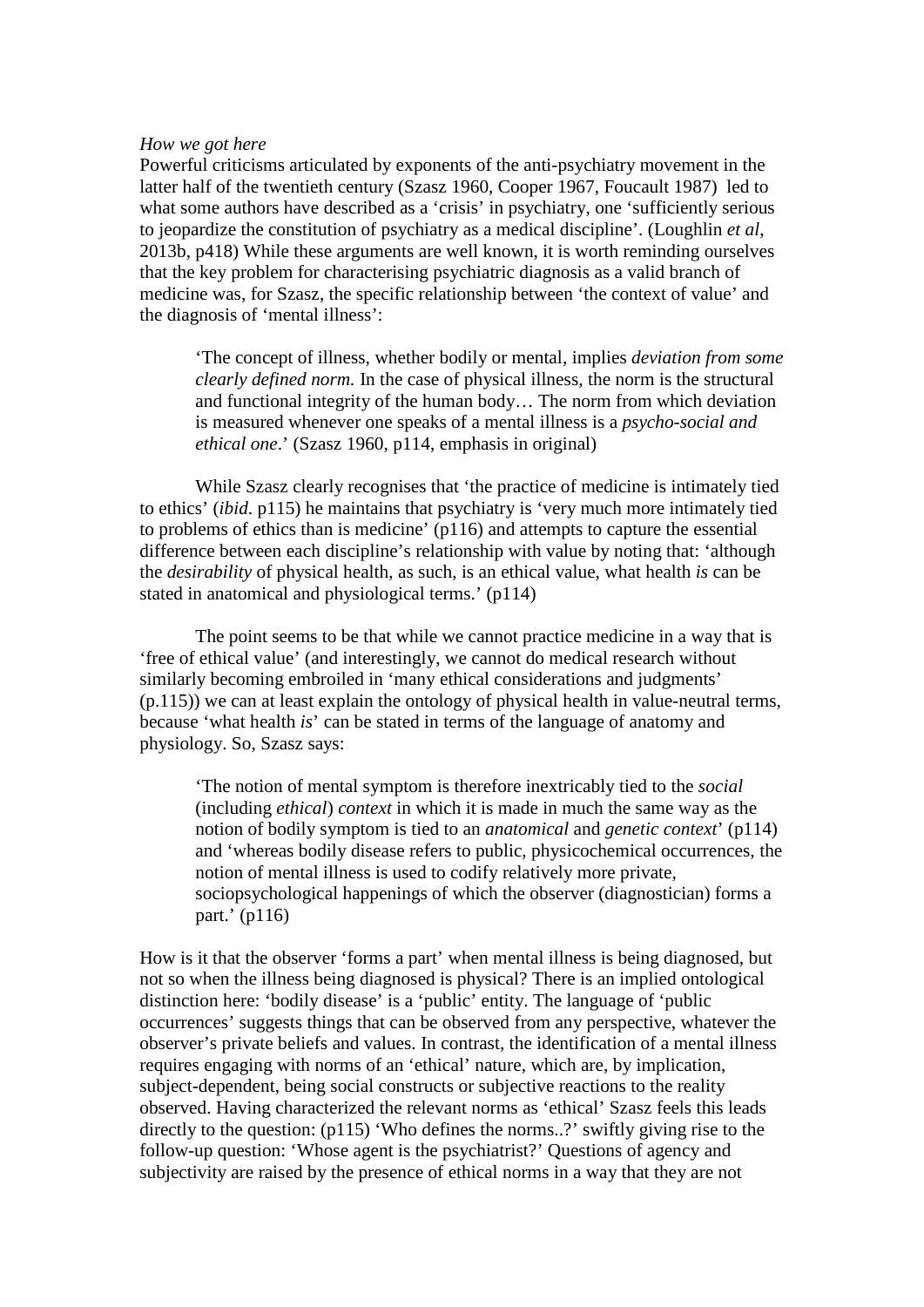immediately raised by diagnosis in (genuine) medical science, where what the thing observed 'is' can be classified as a 'bodily disease'.

According to Szasz, the realization that the psychiatrist 'does not stand *apart* from what he observes' but is already committed to a picture of the world that includes ethical norms 'stands in opposition to a currently prevalent claim, according to which mental illness is just as "real" and "objective" as bodily illness.' (p116) Szasz instantly qualifies this point by admitting some confusion as to exactly what is meant by such words as 'real' and 'objective', but he says he suspects 'that what is intended by the proponents of this view is to create the idea in the popular mind that mental illness is some sort of disease entity, like an infection or a malignancy.'(*op cit.*)

We have quoted Szasz at some length here because it is important to establish that, for this leading figure in the anti-psychiatry movement, problems for the 'objectivity' and 'reality' of mental illness are closely related to the requirement for value-judgments (where the values in question are moral, or as Szasz prefers, 'ethical'[1](#page-3-0) ) in the process of their diagnosis. While it is assumed that the 'desirability' of physical health is an ethical matter, the ontology of disease is not: diseases are real 'entities', and this means they can be identified without recourse to value-judgment. It would seem then that only that which is 'objective' in this sense can be 'real', though because Szasz expresses himself via speculation on what those he is criticizing might mean, we must be cautious about ascribing a clear thesis to him on this point. However, the idea that there is a close conceptual connection between objectivity and reality, and that both of them lie on the other side of a conceptual divide from 'ethical value', does at least seem to be in influence.

So the extensive disputes in the contemporary philosophy of mind, about the relationship between specific mental states and brain states, while of great importance in their own right, do not in any immediate or obvious way impact on this particular problem. Even if we accept a strict identity theory, reducing any given mental state to some particular brain state, it will not follow that mental disorders are reducible to brain disorders, as what is at issue is the type of 'norm' relevant to the diagnosis of the disorder – and as Szasz noted, that norm remains a moral one. (Banner 2013)

The area in which to seek a solution, then, would appear to be ethics, or what is sometimes categorised as 'meta-ethics' as it concerns the status of moral thinking and its relationship with other species of human thought. Human beings make valuejudgments all the time, but is the making of a value-judgment a rational activity or some sort of alternative to rational thinking? Are 'values' subjective reactions to the world, or is the making of certain value-commitments (or 'evaluative perception') a prerequisite for understanding aspects of the world we encounter as they really are? (McDowell 1998, Dancy 2004)

In the decades following the publication of Szasz's arguments, authors such as Fulford (1989) convincingly argued that, even if we accept that psychiatric diagnosis is value-laden, this does not imply that the process is invalid, because there are reasons to believe that *all* medical diagnosis is value-laden. Fulford (amongst many

<span id="page-3-0"></span><sup>1</sup> Some authors may feel there is an important distinction between 'moral' and 'ethical', but we have never been able to work out what precisely it is. (cf. Loughlin 2002, pp27-31)  $\mathbf{1}$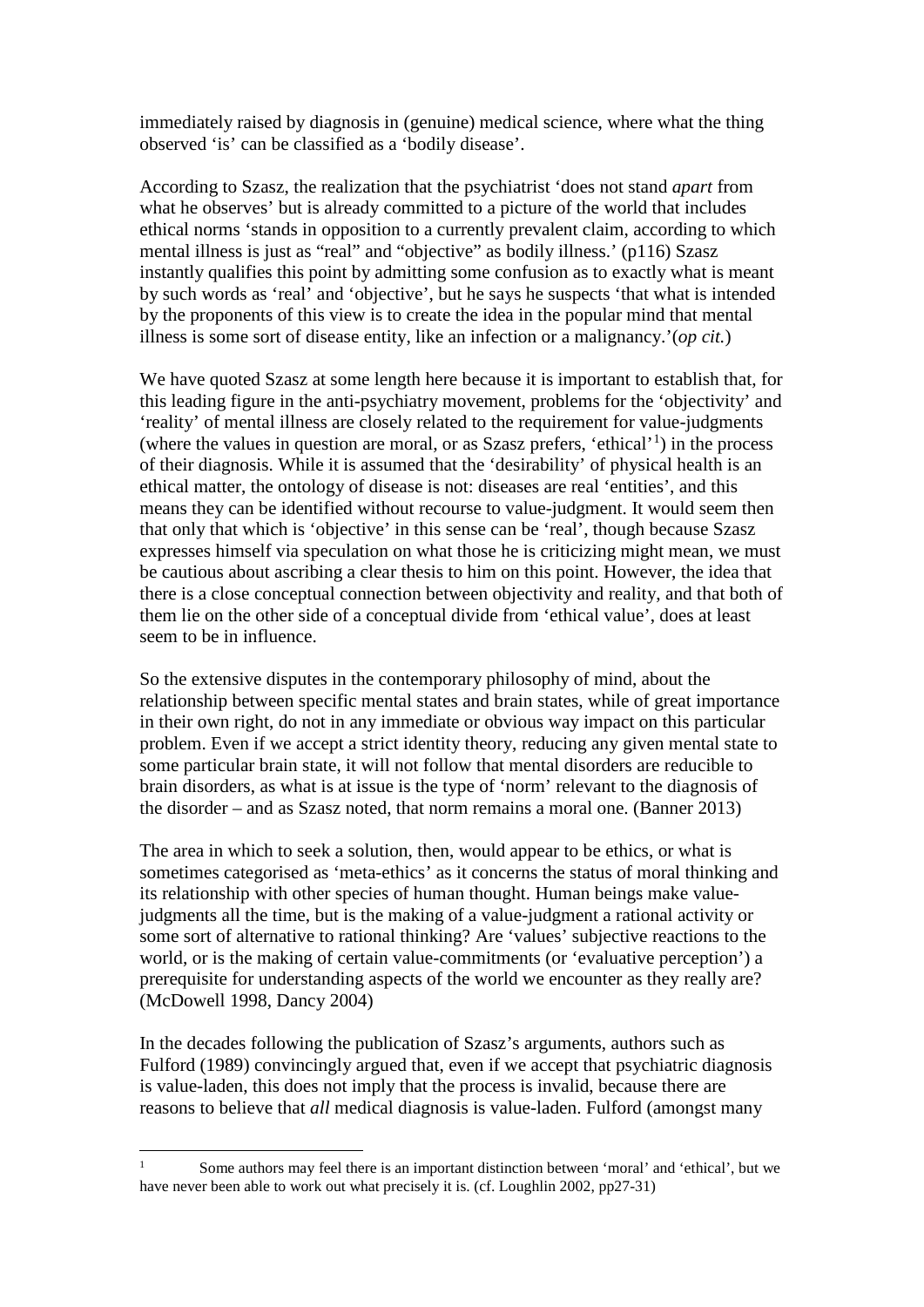others) has been accused of employing something called 'the likeness argument' (Pickering 2003, 2006) in inferring that because mental illness is relevantly similar to physical illness, and because we cannot plausibly give up on the concept of physical illness, we must conclude that mental illness is at least as 'real' as physical illness. While the 'likeness argument' is not, in our view, a fallacy, (Loughlin 2003, and see below) we maintain that we need to go further than Fulford seems prepared to go. Giving a full defence of the intellectual legitimacy of diagnosis in both medicine and psychiatry entails adopting a view we will express as *realism with respect to value*.

This should not, we must note, be read as implying that by adopting this view we somehow render disputes about value less controversial, but simply that where there are controversies they are *bona fide* controversies, not expressions of 'subjective opinion' disguised as substantive claims. Claims about value are contentious but *truth-apt*: the aim of such debates is to discover the truth. Value judgments, we contend, can be genuinely true, or genuinely false. When a practitioner is making up her mind about whether a person has, or does not have, condition X, she is making a judgement that is value-laden. But she is also making up her mind about a real question, not simply bringing to bear her own 'subjective feelings' on the matter. The ability of diagnosis in medicine and psychiatry to be genuinely correct or incorrect is conceptually tied to the status of the value-judgments underlying diagnosis: only if those judgments are truth-apt can it even be possible, in principle, for a diagnosis to be correct (or indeed, incorrect). Value-realism is a necessary presupposition of valid medical and psychiatric practice.

### *Science, value and scientism*

It follows that, to vindicate the necessary presuppositions of psychiatric diagnosis, we must believe two claims which, to many modern readers, may appear in tension if not outright contradiction. The first claim is that psychiatric diagnosis is inherently valueladen. The attempt to categorise a person's mental states as more or less healthy, to consider a person as suffering from a mental illness or indeed as mentally healthy – all of this logically presupposes taking up an evaluative stance, asserting certain normative statements to be the case, and this presupposes some normative framework. That is to say, when we describe someone as in good or poor mental health, or as suffering from a mental illness, we commit ourselves logically to a value-laden position, to the view that there are ways that people *should be* and ways that they *should not* be. Any attempt to reduce or eliminate the evaluative aspect of diagnosis must, therefore, fail. Diagnosis of mental health, and indeed diagnosis of health in general, is not a value-neutral project. The normative judgments or claims involved are not reducible to statistical or other empirical claims.<sup>[2](#page-4-0)</sup>

The second claim is that psychiatric diagnosis is an objective process in the specific sense that a diagnosis can be correct or incorrect. Claims about the mental health of persons are truth-apt: they can be true or false in the same way the claims about a person's weight can be true or false. Those who claim that *because* psychiatric diagnosis is a value-laden process it is therefore 'subjective' or 'relative' (such as, those critics of psychiatry who claim that it is the unscientific imposition of arbitrary

<span id="page-4-0"></span>Given a sufficiently broad conception of 'experience' – for instance that embraced by Husserl (1970) – we could arguably include the normative within the 'empirical', treating evaluative perception as part of our experience. But we are using the term here in a sense more akin to that of the British empiricists: normative claims do not count as 'empirical' in the sense intended by Ayer (1987).  $\overline{c}$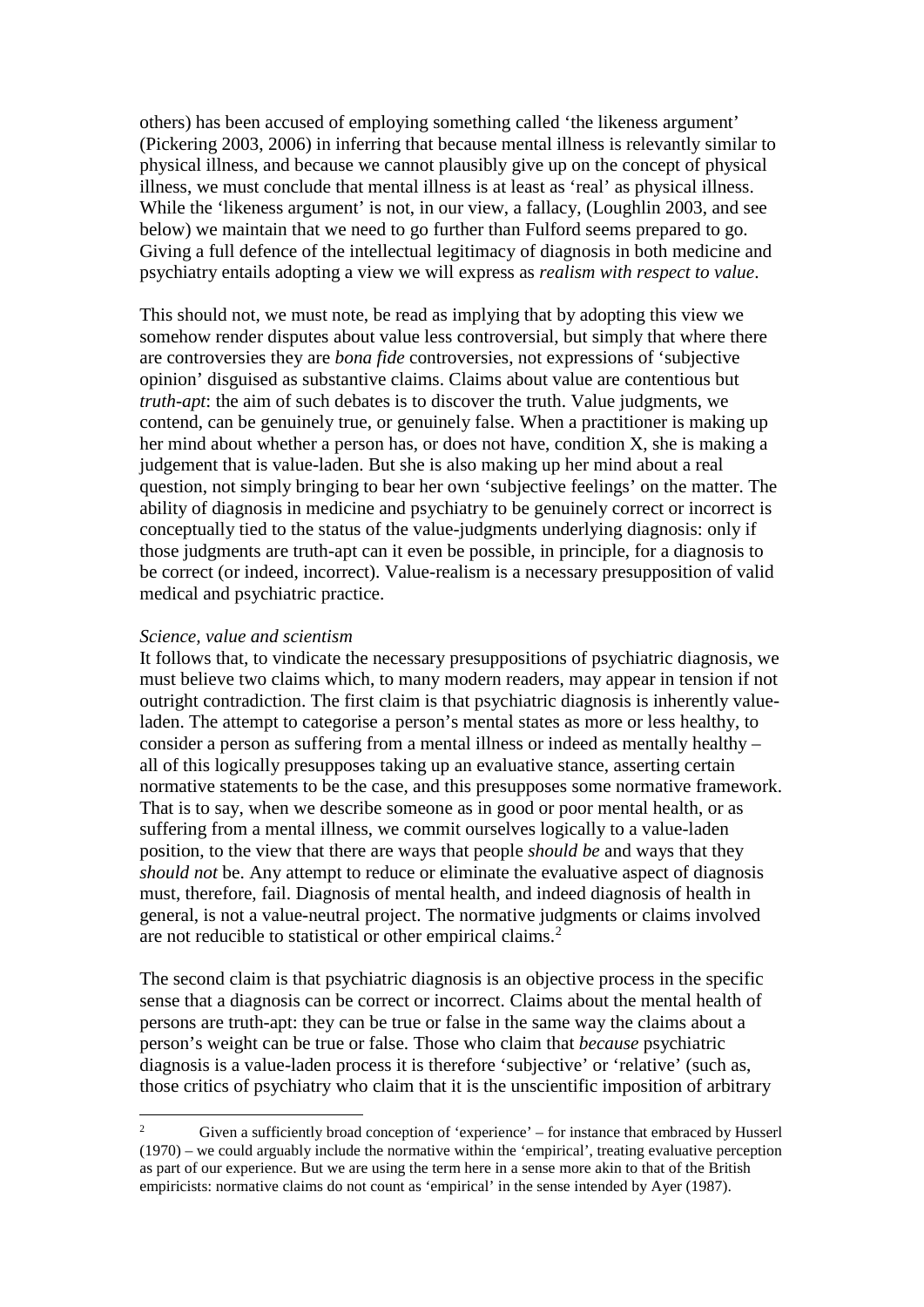value-judgments upon human behaviour) are mistaken. Psychiatric diagnosis can indeed be wrong, but this is because it can also be right. Wrong diagnoses can be extremely harmful, but even this judgment presupposes that claims about what is good or bad for persons are objective, in the sense that they are truth-apt.

Each of these claims might strike many readers as plausible in its own right. As Thornton (2011, p.989) notes, '[t]o an unprejudiced eye, both the general concept of illness and specific instances of illnesses simply look to be evaluative' and claims that the 'norms' in health are merely empirical and statistical just seem wrong because

'there is more to pathology in general than what is unusual…. Illness is *bad* for us. So unless there is a way to explain away that apparently evaluative or normative aspect of illness, there is good reason to believe appearances.... Merely statistical analyses of what is usual and unusual do not seem to capture the fact that high intelligence is in itself a good thing and low intelligence is a bad thing.'

Trying to make something like the badness of borderline intellectual functioning objective by hand-waving in the direction of 'value-free' evolutionary advantage doesn't help here. For instance, the relationship between having above average intelligence (by definition deviating from the statistical norm) and having more descendants than those with merely average intelligence, or indeed the just plain stupid, is by no means factually established.<sup>[3](#page-5-0)</sup> However, citing Wakefield (1999), Thornton concedes that: '[m]ore sophisticated attempts to use the notion of biological function have had the more modest aim of explaining away evaluative notions from the concept of *disorder*, rather than illness or disease, conceding that the latter notions also contain the ineliminable notion of harm.' But he notes that even with regard to that modest aim, 'it is far from clear that the notion of failure of function presupposed explains away, rather than smuggling in, normative notions'. (*op cit.*)

Although the attempt to make the badness of maladaptive behaviours valuefree fails, such badness is not therefore merely a matter of opinion, if that means we cannot be right or wrong about what is bad or harmful to us. We aim to bring up our children to make sound judgments about what is and is not harmful, and to avoid harm because we want them to live well. Outside the context of academic debate no serious person disputes the claim that it is possible to make correct and incorrect judgments about what is harmful to oneself. (Loughlin 2002, pp226-8)

Why then do we claim that many modern readers might find a tension or even contradiction between these two, independently plausible claims, regarding the valueladen nature of diagnosis and its objectivity? Both the first and second claims can be true if, and only if, a specific philosophical view about the nature of value is correct. This is the view that normative claims, about what should be the case, can be true or false, just as empirical claims, about what is or is not the case, can be true or false. The process of diagnosis, to be possible and valid, presupposes a specific position in philosophical ethics, which we characterise as realism with respect to value.

<span id="page-5-0"></span><sup>3</sup> Anyone who believes there to be a systematic, necessary link between high intelligence and having many children is invited to watch the American comedy *Idiocracy*.  $\overline{3}$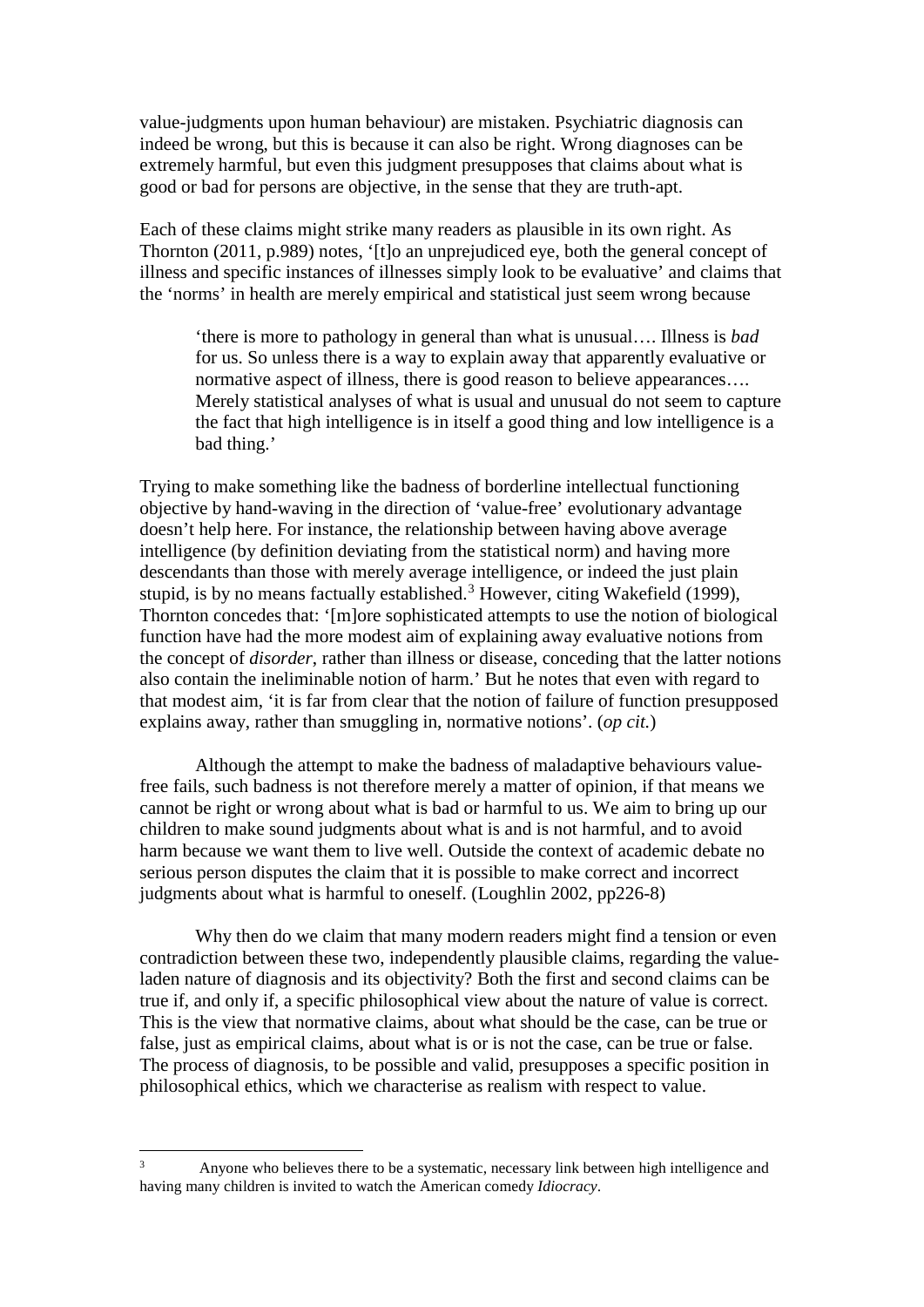The problem is that our uses of language, including the terms 'objectivity', 'subjectivity', 'rationality', 'science' and 'value', are heavily influenced by a specific picture of the world and our place within it, which we have elsewhere characterised as 'scientism'. (Miles 2009, Miles & Loughlin 2011, Loughlin *et al*, 2013a) Scientism is sometimes equated with science, but this is a mistake. Scientism is not a scientific thesis but a philosophical thesis, about the nature of science and 'the relationship between science and either the truth, knowledge or reality'. (Loughlin *et al*, 2013a, p131) So scientism can be understood as the view that science, *and only science*, 'reveals the truth, such that all true claims are part of a true scientific theory, or are reducible to claims of this sort.' (*ibid.* p132) Scientism is distinguished from an alternative philosophical position called 'scientific realism', which is the more modest view that the posits of true scientific theories are real. While the scientific realist believes that science reveals genuine aspects of reality, the believer in scientism goes further, asserting that science reveals the *essence* of reality, such that only the posits of true scientific theories are real, and all else must either be reducible to the posits of true scientific theories or consigned to the realm of fiction. (*ibid*. p135)

The influence of scientism explains why the quest to distinguish science from non-science became a major preoccupation of twentieth century philosophy. (*ibid.* p132) If science, and only science, can reveal the nature of reality, then it becomes imperative to discover criteria distinguishing genuine science from non-science. According to the assumptions of scientism, disciplines that wish to be taken seriously as vehicles for the discovery of truth about the world are required to establish their scientific credentials or to be dismissed.

We have given numerous examples elsewhere of the pervasive influence of this particular world-view on popular debate and practice within a range of academic and professional areas. (Miles 2009, Loughlin *et al*, 2013a) For our present purposes, the most significant implication concerns the relationship between 'objectivity' and 'value'. Scientism espouses what Nagel (1986, p91) called 'an epistemological criterion of reality', defining what is real as that which is discoverable by science. The combination of this philosophical view with its account of the nature of science renders the idea of 'objective value' a contradiction in terms:

'Descartes is often credited as one of the finest exponents of the "modern" world view. Writing at the dawn of the scientific age, he famously divided reality into two realms, the "inner" or "subjective" and the "outer" or "objective" realms. The external world was characterised in terms of the language of the emerging, physical sciences. The importance of quantification to the emerging sciences is fundamental to understanding Descartes' conception of the "external world". External reality is, by definition, something we can measure. In contrast, "phenomena" are internal, subjective properties dependent for existence on a perceiving subject.' (Loughlin *et al*, 2013a p137)

Thus modern thinkers see an absolute dichotomy between the subjective and the objective, with all properties assigned to one side of this divide or the other. Later versions of scientism turned on the 'subjective' side, insisting on its denial or reduction to the objective side – hence the increasing tendency to equate the 'objective' with (a) the properties of the 'external world' (taken to be, exclusively, the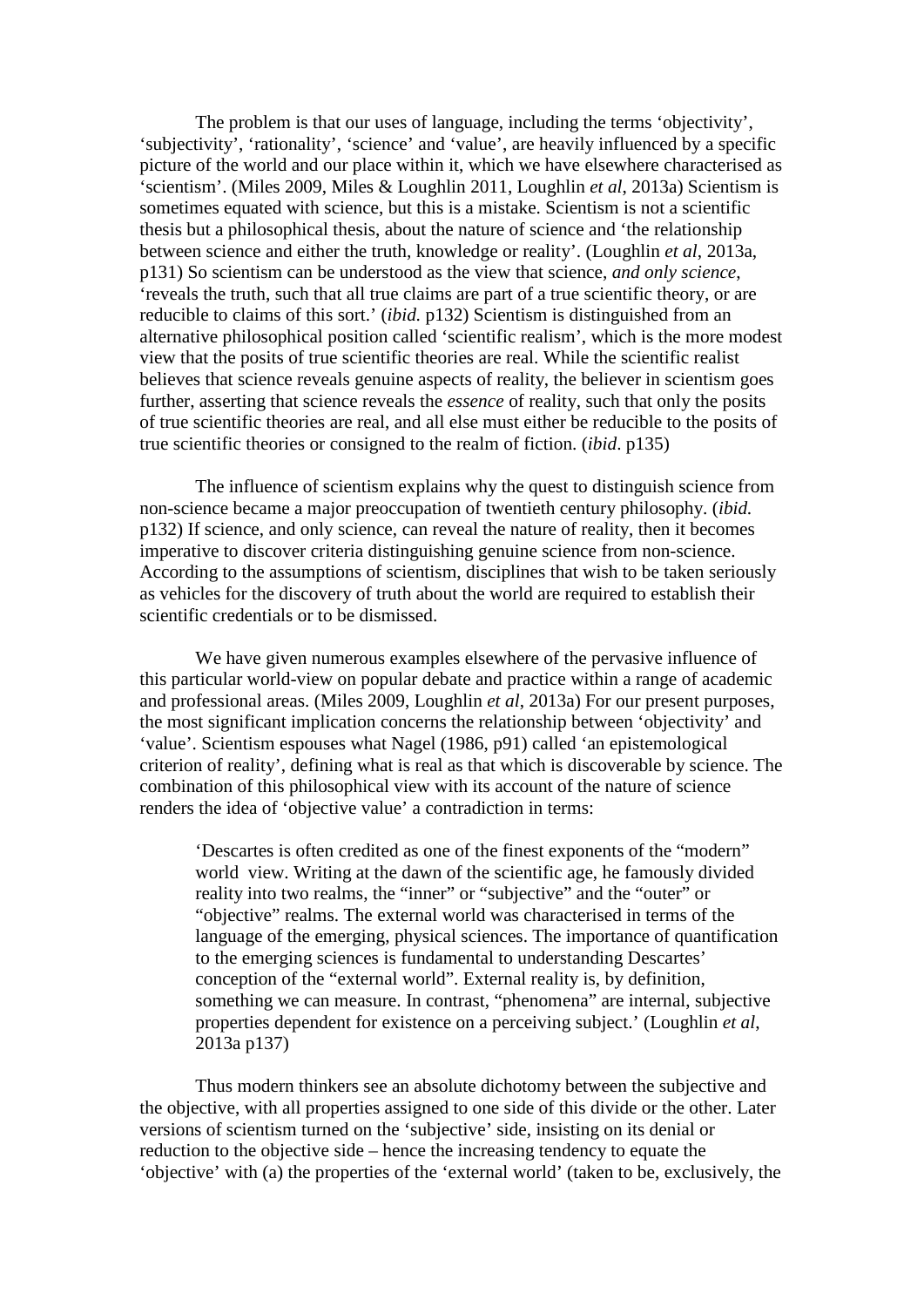measurable entities or properties posited by mechanistic science) and (b) claims that can be true or false (truth-apt).

By repeated association under the same term, based on the *assumption* that they are co-extensive, these two (logically distinct) senses of 'objective' (publically observable and truth-apt) are effectively treated as equivalent. Eventually, the idea that all value-judgments are 'subjective' acquires an almost self-evident status, as though it 'just follows' from the meanings of 'ordinary language' terms like 'objective' and 'true'. (*ibid.* p140) While the claim that Harry is 6ft tall refers to properties we can measure, the claim that Harry is a good person does not, so only the former claim is treated as truth-apt. If my criteria for calling someone a good person differ radically from yours, all that can be said is that we use the term in different ways, and there is no question that either usage (or associated criteria) can really be right or wrong: hence the modern dogma that all value-judgments are 'mere expressions of opinion or preference'.

Once this particular division between the subjective and the objective has been posited, a number of philosophical problems come into being. 'Human beings are rendered inherently problematic entities as they seem to straddle both realms and have properties (such as cognition and choice) that are not easily assigned to either one realm or the other.' (*ibid.* p137)

Medicine is thereby rendered problematic, psychiatry even more so. Both concern the human good, so are deemed subjective. A natural inclination is to rescue these disciplines by showing that the value-judgments they embody can be reduced to properly 'scientific' – meaning value-neutral – properties and concepts. But this is a mistake. Scientism allowed human beings to focus on the measurable aspects of the world and this focus undoubtedly gave rise to massive intellectual and social progress as a direct consequence. But it would be hasty to conclude that, because a particular way of viewing the world gave rise to intellectual progress, it is therefore the conclusion of the intellectual evolution of the species: 'We should be sceptical of the idea that intellectual history came to an end, that the definitive and final world view was discovered at just about the point that we arrived on the scene.' (*ibid*. p136)

The time to revise an underlying philosophy or conceptual framework is, precisely, when it ceases to facilitate progress and seems instead to be standing in its way.[4](#page-7-0) Scientism's failure to accommodate the value-laden and 'humanistic' aspects of clinical practice (Miles 2009) is a reason to revise this conceptual framework.

As we noted earlier, the employment by Fulford and others of what Pickering (2003) termed 'the likeness argument' in support of the reality of mental illness need not be viewed as a fallacy, even though we concede that it does not, in itself, logically establish the conclusion that mental illnesses are real. The analogy with medicine serves to illustrate an important point. We would indeed have to give up far too much to maintain the absolute dichotomy between science and value presupposed by the framework of scientism. To maintain an absolute divide between our evaluative and 'human' capacities on the one hand and 'objectivity' on the other would make

-

<span id="page-7-0"></span><sup>4</sup> Arguably, Aristotelian attacks on pre-Socratic atomism represented progress in their time, but they rightly did not preclude the reintroduction of atomistic thinking at a later stage in human history. (Loughlin *et al*, 2013a, p142)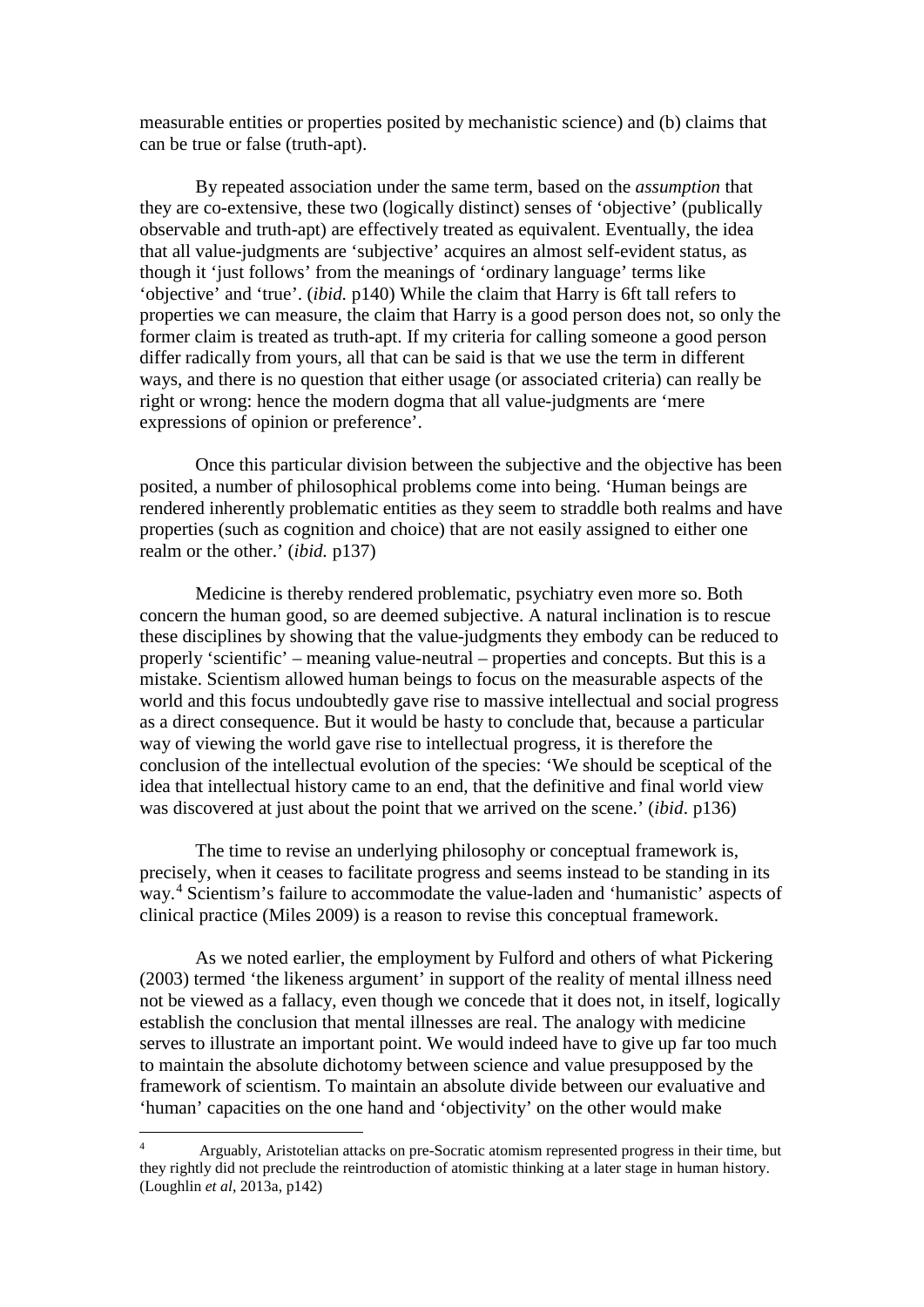practice not only in psychiatry but in general medicine impossible. However extensive its empirical knowledge base, a robot could not be a good medical practitioner, unless we found a way to programme it in addition with a sound normative framework, giving it the ability to make human value judgments. (Gelhaus 2011)

It follows that, if 'objectivity' means 'value-neutrality' then it is a capacity of no use to, and in fact destructive of, good practice. To know the world it is necessary to be *engaged* with it, such that if 'objectivity' excluded engagement it would have little or no epistemic value. (McDowell 1998, Loughlin 1998) When we use 'objectivity' to denote something positive, something worth having, we mean something like: the ability to see the world from perspectives other than one's own; or: the ability to weigh arguments and reach a balanced conclusion. An objective person is not someone bereft of emotion, detached from and indifferent to the suffering of others (again, if it is a capacity we want practitioners of any sort to have) but rather it is someone with the mental discipline to find the level and manner of emotional engagement appropriate to respond compassionately and helpfully to the problem at hand. (Marcum 2011)

Of course such accounts of objectivity are value-laden, but to *complain* that such an account is evaluative is still to be caught up in the dichotomous framework which, we suggest, needs revising at this stage in our intellectual history, if debates about good practice are to move forward.

### *Reclassifying psychiatry*

Having retraced the intellectual steps that led to what some called the 'crisis' in psychiatry, we have arrived at the conclusion that the discipline must abandon all pretentions to value-neutrality, and reject value-subjectivism in favour of valuerealism. Psychiatry is a discipline whose essential purpose is concerned with promoting the human good. The fact that this project is value-laden is not the problem. What we need in order to explain the reality of mental health and illness is a less restrictive conception of reality.

The problem is philosophical: the influence of scientism and the idea that 'objective reality' consists only of that which is detectable and measurable according to certain methods. Only when we make that idea explicit, identify it as the problem and reject it, can we move forward and start to talk about the sort of valuejudgments that unavoidably inform diagnosis, and discuss their rationale with reference to a defensible conception of the human good. That's the point to which we must return, before we can recommence our journey to validate our notions of mental health and illness. The debate we need to have is within the field of ethics. Ethics is not a side issue but conceptually central to psychiatry.

This does not mean that we must abandon science, but instead we must move beyond the idea that there is an absolute dichotomy or incompatibility between science and morality. Scientific thinking, like all human thinking, takes place in the context of living a human life, and engaging with the world in ways that require the making of value-judgments. Psychiatry and other disciplines devoted to improving people's mental health are moral disciplines, and it is the modern misunderstanding of that truth – the sense that it is worrying or problematic – that calls out for explanation.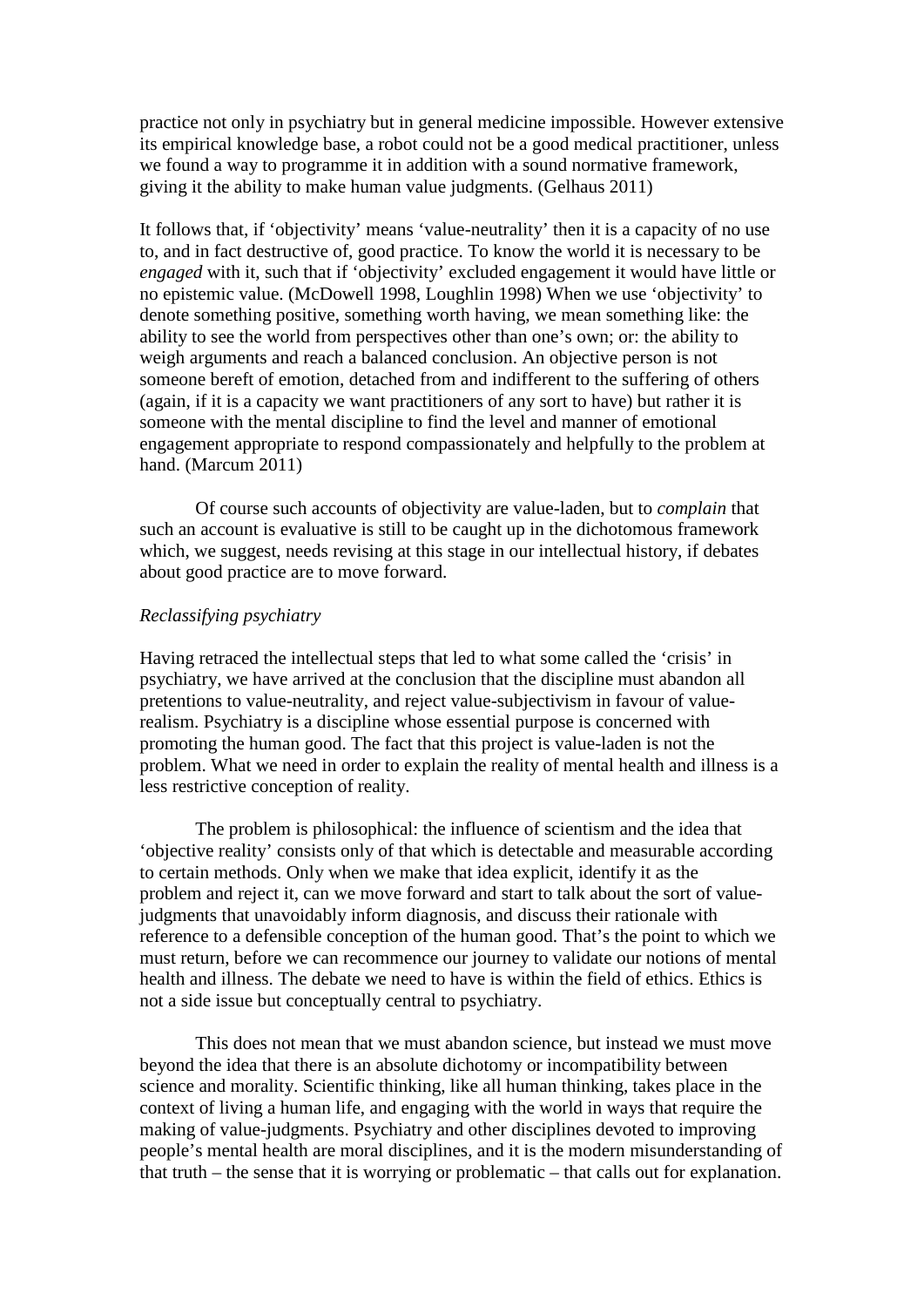We noted earlier that Fulford would not join us in defending value-realism, and his own thoughts on the issue nicely illustrate this modern reaction. Commenting on three responses to his own work on 'Values-based practice' (Brecher 2011, Hutchinson 2011 and Thornton 2011) he asserts that:

'… there are clear hints of totalitarian leanings (understood as commitment to pre-set "good outcomes") in all three commentators' positions: Brecher's apparent endorsement of "moral objectivism",… Hutchinson's advocacy of *Eudemonia* as "*the* Good Life" (p. 1001, emphasis added but Hutchinson's capitalization), and Thornton's moral particularism… all suggest authoritarianism.' (Fulford 2013, p539)

According to Fulford, the problem with Brecher's moral objectivism (he is a Kantian), Hutchinson's commitment to Aristotelian ethics (as evidenced by his usage of 'the Good Life') and Thornton's moral particularism would seem to be, simply, that they are all versions of what we have called realism with respect to value. The very fact that these authors, in their very different ways, think that moral judgments are truth-apt is a sign, for Fulford, that they are 'authoritarians' with 'totalitarian leanings'. How does this follow?

Fulford notes that 'authoritarianism in the guise of totalitarian psychiatry' was 'the basis of some of the worst abuses of medical practice in the twentieth century'. (*op cit.*) Referencing the treatment of political dissidents in the Soviet Union, he adds that: 'Similar though less endemic forms of abuse have been driven in all areas of psychiatry by this or that authority imposing its own particular vision of what is right.'

To be accurate, he should also note that the views about 'what is right' here have by no means been restricted to views about what is *morally* right or wrong. Nor have the oppressors consistently used psychiatry as their rationale or mechanism of imposition. People have been deprived of their autonomy and dignity for disagreeing with the approved viewpoint on almost any matter, by those wielding political power, throughout recorded history. Religion and genetics have similarly been abused to vindicate violence, persecution and even the attempted eradication of whole castes deemed decadent or inferior.

Those of us who espouse the value-realism Fulford apparently deems symptomatic of 'authoritarianism' are in a position to regard these abuses as genuinely *wrong* – in contrast to the value-subjectivist, who must regard these things as wrong only from a given perspective, such that 'the holocaust was just the Nazi's way of doing things'. (Clark 1988) We can only have a rational basis for condemning totalitarianism if value-subjectivism is false, so any argument moving from the evident wickedness of totalitarianism to a rejection of value-realism looks at risk of pulling the inferential rug from under itself. (Loughlin 2002, pp206-221)

So what is Fulford's argument here? He does seem to move from the observation that these authors hold the view that moral judgments are truth-apt, to the implication that they are somehow (logically?) committed to approving of practices that he rightly regards as reprehensible. Because Brecher, Hutchinson and Thornton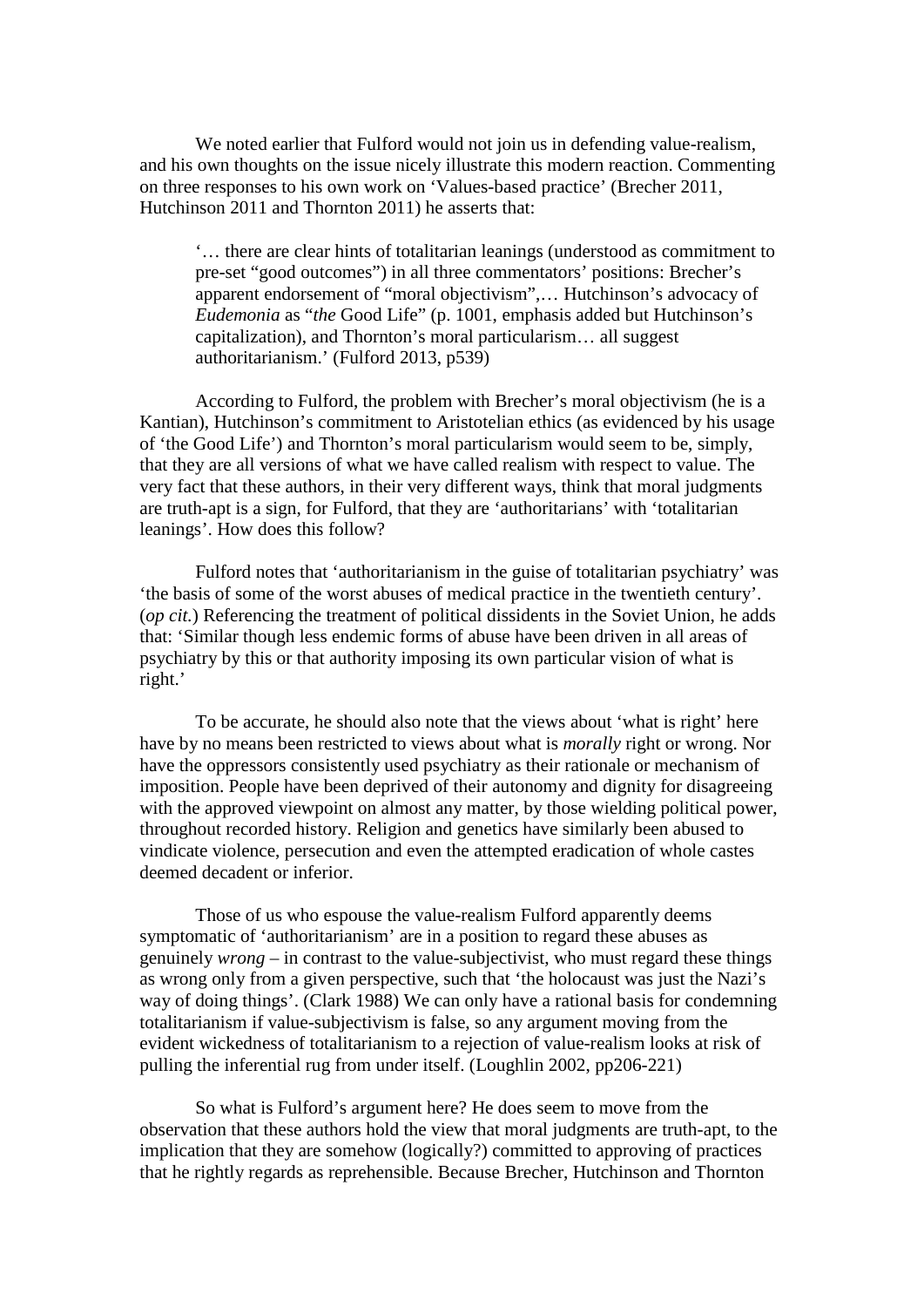think that evaluative questions can have right answers, can we infer that they are more likely to imprison you for disagreeing with them than someone who thinks that all moral questions are fundamentally arbitrary? Is someone heavily influenced by Nietzsche's work on moral nihilism (for instance, a 1930s fascist) far less likely to imprison those who oppose his political agendas than a Kantian moral objectivist like Brecher? We assume this is not what Fulford is saying, as it is clearly false.

People have been imprisoned and tortured for believing that the Earth orbits the sun, rather than vice-versa. Is the conclusion to be inferred from this abuse of power that the issue in question cannot be an objective one, that the question of which object orbits which is just a matter of opinion? Instead of rejecting the idea that the question has a right answer, we should instead conclude that the use of violence, repression and torture is not the correct way to settle controversial questions, because that way of settling such questions is rationally invalid and morally wrong. I do not prove that you are wrong about any matter, scientific or moral, by locking you up. Indeed, the desire to lock up dissidents may betray a lack of rational arguments on the matter at hand.

Fulford's equation of 'totalitarian leanings' with 'a commitment to pre-set "good outcomes"<sup>[5](#page-10-0)</sup>" (in psychiatry and in medical practice more generally) suggests a different reading of his argument. We take it as read that he is not claiming that his opponents are committed to a view about which outcomes are good, prior to considering the arguments and evidence relevant to any specific case. If so then he would surely be knocking down a straw man, and doing a great disservice to his three correspondents. If he is simply saying that totalitarians claim, incorrectly, that by repression they will improve the lives of the people they repress, then surely the problem is that this claim is typically *false*. Self-determination is a component of the human good. While we cannot rule out in principle the possibility that some psychiatric patients, given their specific problems and circumstances, will need to be restrained for their own good, the burden of proof should always be on those advocating such extreme measures to argue that, in this specific instance, such an extraordinary decision is the right one. The fact that totalitarians have claimed, falsely, to be restraining people for their own good when, in fact, the restraint simply served the totalitarian's own political agenda, does mean we should look at all such arguments with a *particularly* sceptical eye.

Despite struggling to find a valid reading of his argument, we think that Fulford's worries (about treating psychiatry as fundamentally a discipline dedicated to promoting the good) will be shared by many modern readers, and not because either Fulford or those readers are misguided. One clear intellectual advance brought about by the attack on the objectivity of value-judgments was a greater scepticism, a greater caution regarding pronouncing on matters of right and wrong.

Taken to the logical extreme of value-subjectivism, such an attitude becomes self-defeating, as if there really is no right answer to a question, then it strictly doesn't matter which answer you give, as none is better than any other. In that case, the caution inspired by a degree of scepticism disappears. Caution (as a mean between the

<span id="page-10-0"></span>The insistence on putting terms like 'good outcomes' in inverted commas, even when not directly quoting, may suggest the background belief that no outcomes are *really* good or bad – it's just that some people say/think of things as good and bad, as part of their subjective reaction to the world.  $\overline{5}$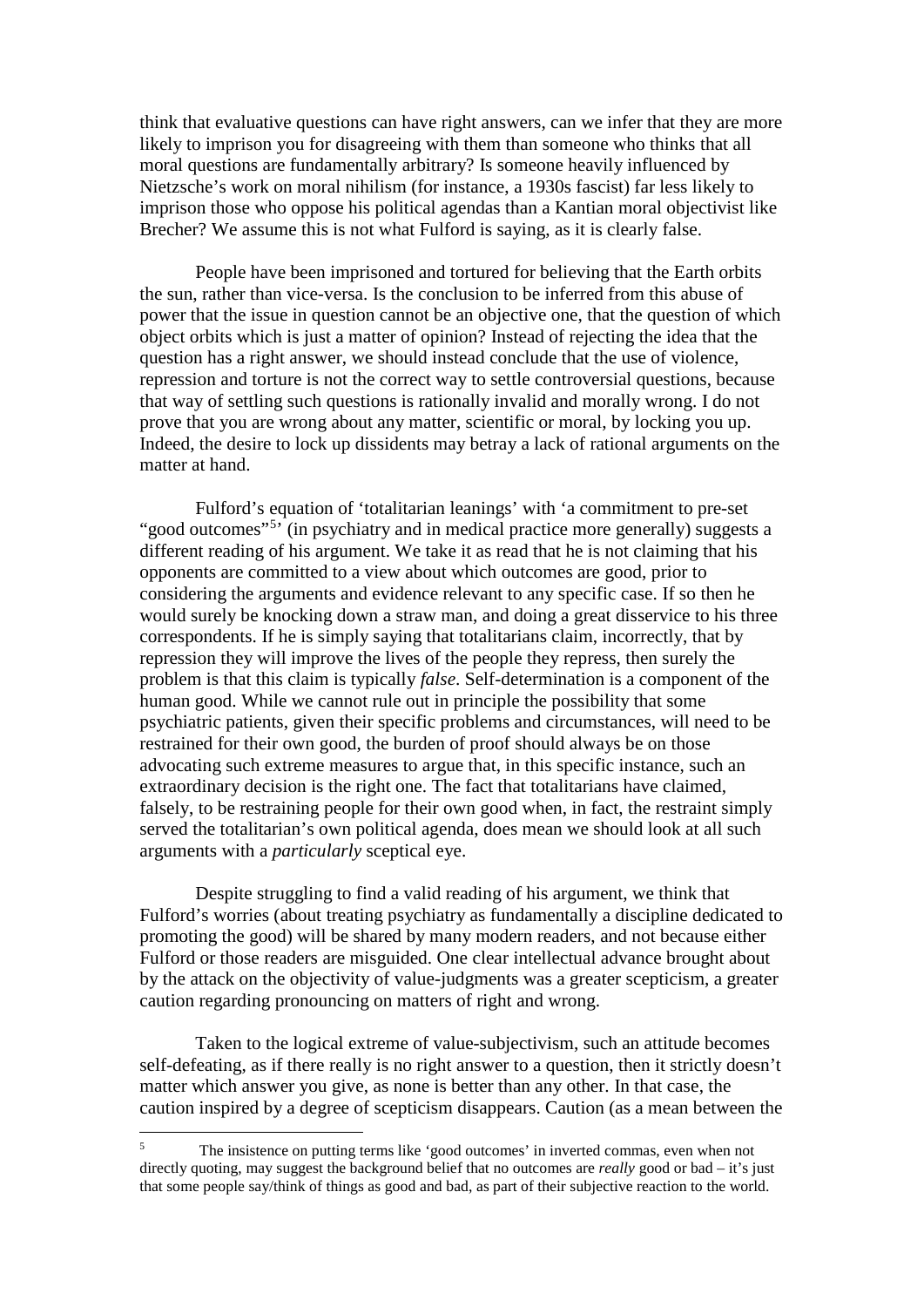extremes of unreflective certainty and paralysing self-doubt) is the virtue that makes us aware of our own fallibility. So the scepticism about making value-judgments regarding the lives and behaviour of others, evident in the work of thinkers including both Szasz and Fulford, expresses a healthy attitude, and one that needs to be cultivated in the education of practitioners in many fields, including psychiatry. That said, contrary to the views of both of these authors, the correct theory explaining *why* this attitude is healthy is that the more practitioners possess the virtue of caution, the more likely we are to have genuinely good outcomes, and the less likely we are to have outcomes that are genuinely harmful.

The cautious attitude may be at work in Fulford's apparent (and mistaken) belief that Hutchinson's use of the definite article and capitalisation in characterising 'the Good Life' is a 'clear hint' of an 'authoritarian' mind-set. Fulford is of course well aware that this use of terminology reflects Hutchinson's commitment to Aristotelian virtue ethics, but Fulford draws attention to Hutchinson's talk of 'the' Good Life (as opposed, one assumes, to 'a' range of possible good lives) because Fulford is also acutely aware that psychiatry has often helped repress difference, to regard diversion from the norms of belief and action in one's own society as a sign of 'madness'. (Fulford 2013, p539)

This is an easy mistake to make if one fails to make the distinctions noted in the passages cited in Thornton's article, above, between statistical and normative conceptions of 'the norm'. The statistical norm – knowledge of 'what people usually do around here' – is rarely a good indicator of what normative stance we ought to take up with regard to the behaviour in question. There are notorious examples, such as the classification of homosexuality as a mental illness in our not too distant history, to demonstrate the fallacy of moving from empirical observations of the statistical norm to patently evaluative conclusions about the status of such 'abnormal' behaviour, in the absence of any independent moral argument that there is anything genuinely wrong or harmful about the behaviour to be 'corrected'. A rudimentary education in meta-ethics should be sufficient to expose the fallacy here – the same one that would lead us to attempt 'correct' those with above average intelligence to make them more stupid, so as to 'help' them achieve the statistical norm.

The correct point to conclude from this, we think, is not that psychiatrists and others should be taught to think of diagnosis as value-neutral (which it never is) but rather that they need the sort of education, in critical moral thinking, that will enable them to realise why such evaluations are fallacious, and more broadly will enable them to practice well in a professional context that requires them to confront irreducibly evaluative questions. A minimal requirement for an acceptable education of this sort would be that it should make them powerfully aware that the conventions in one's own society are not immune from criticism. Ryan (2011) has argued that the education of social workers should emphasise the critical skill of knowing when they must challenge, rather than enforce, social norms. As there is no point denying that their behaviour will have some value-base, it is worth enabling them to think rationally about that value-base, to become the autonomous and virtuous professionals that we need them to be. Similar arguments seem to us to apply to the education of psychiatrists.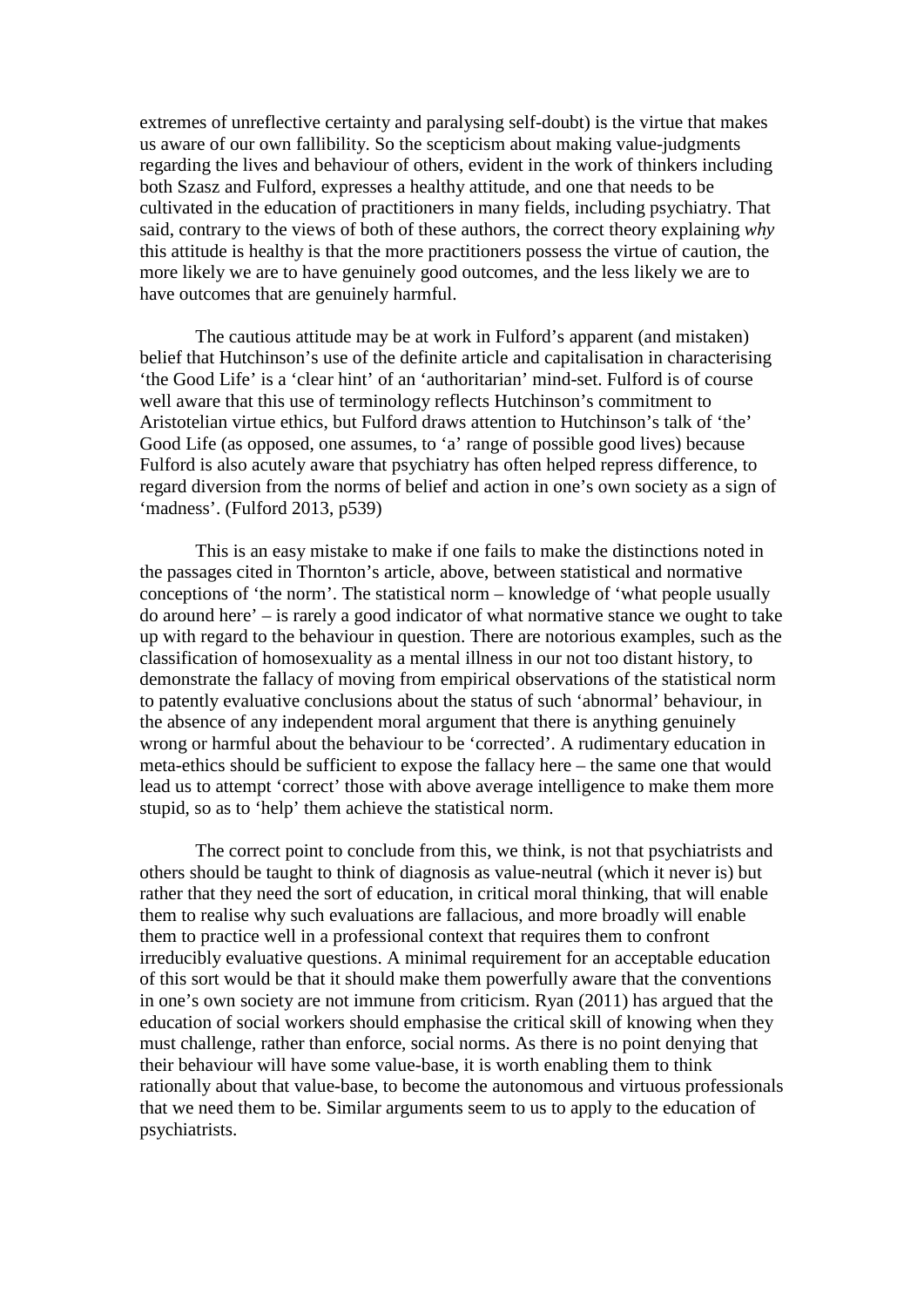To evoke Aristotelian virtue ethics in defence of the repression of diversity in society would, of course, be to employ a 'bastardised' version of virtue ethics, and not one to which Hutchinson has ever subscribed. People have a wide range of different skills, interests, qualities and preferences, and allowing a diversity of lifestyles is the best way to facilitate human flourishing – just as allowing diverse opinions to be openly debated facilitates social progress. Such diversity benefits, rather than harms, the community, allowing new ideas to be considered so that intellectual and social progress remain real possibilities, allowing diverse skills and insights to contribute to the meeting of the community's needs, and generally making life for its members a good deal more interesting. Thinking that talk of 'the Good Life' implies believing in one, homogenous vision of how to live well, so ruling out diversity, is like thinking that because someone refers to 'the Ocean' he can only see a flat surface, and is unaware of all of the different eddies, currents and waves that the mass of water necessarily embodies. Virtue ethics as a commitment to promoting the human good (and the value-realism it presupposes) no more requires calling in the 'totalitarian psychiatrist' to stamp out diversity of thought and action within society, than calling a mass of water 'the Ocean' implies calling in King Canute to command it to be still. Similarly, the versions of value-realism presupposed by Brecher and Thornton provide no valid defence of the totalitarian psychiatry Fulford rightly abhors. Properly understood, they provide ways of validating Fulford's underlying intuition that this is the wrong way to practice psychiatry. [6](#page-12-0)

#### *Conclusion*

The debate about the values that should inform psychiatric practice has always been a moral one, and if freed from the shackles of scientism it could be debated unapologetically in these terms. All judgments – in science, in morality, in any aspect of human life – are 'subjective' in the trivial sense that they require a subject, but not in the sense that they are 'merely' subjective reactions to the world, such that they cannot be truth-apt.

To fully validate our claims in psychiatric and indeed in general medical diagnosis, we need to discuss and defend our value-judgments about health and illness. We must reject scientism for an openly value-laden account of human functioning. Medical epistemology (including the epistemology of mental illness) requires value-realism. The contentious nature of the value-judgments in the case of mental illness should not mislead us into concluding they are 'subjective' or 'relative'.

Are some value-judgments better than others? We contend that this is manifestly the case, and that it is the modern scepticism of that assertion that represents the real intellectual puzzle. Such scepticism can be vindicated not as a thesis but (at least partially) as an attitude that informs the mind-set of a virtuous practitioner. We need an approach to the education of practitioners, in psychiatry and in other areas of medicine, that cultivates the crucial virtue of caution with respect to

<span id="page-12-0"></span>In fairness to Fulford, we should point out that we have only focussed on his specific claims about the belief in 'good outcomes' and 'authoritarianism', and his use of the examples he cites from psychiatry. He makes these claims in the context of a discussion of Values-based Practice (VBP). While we do not think this invalidates anything we have said, he would no doubt want us to say a lot about his distinction between 'good outcome' and 'right process' to do justice to that broader debate. For a discussion of VBP's relationship to value-subjectivism, see Cassidy (2013).  $\overline{6}$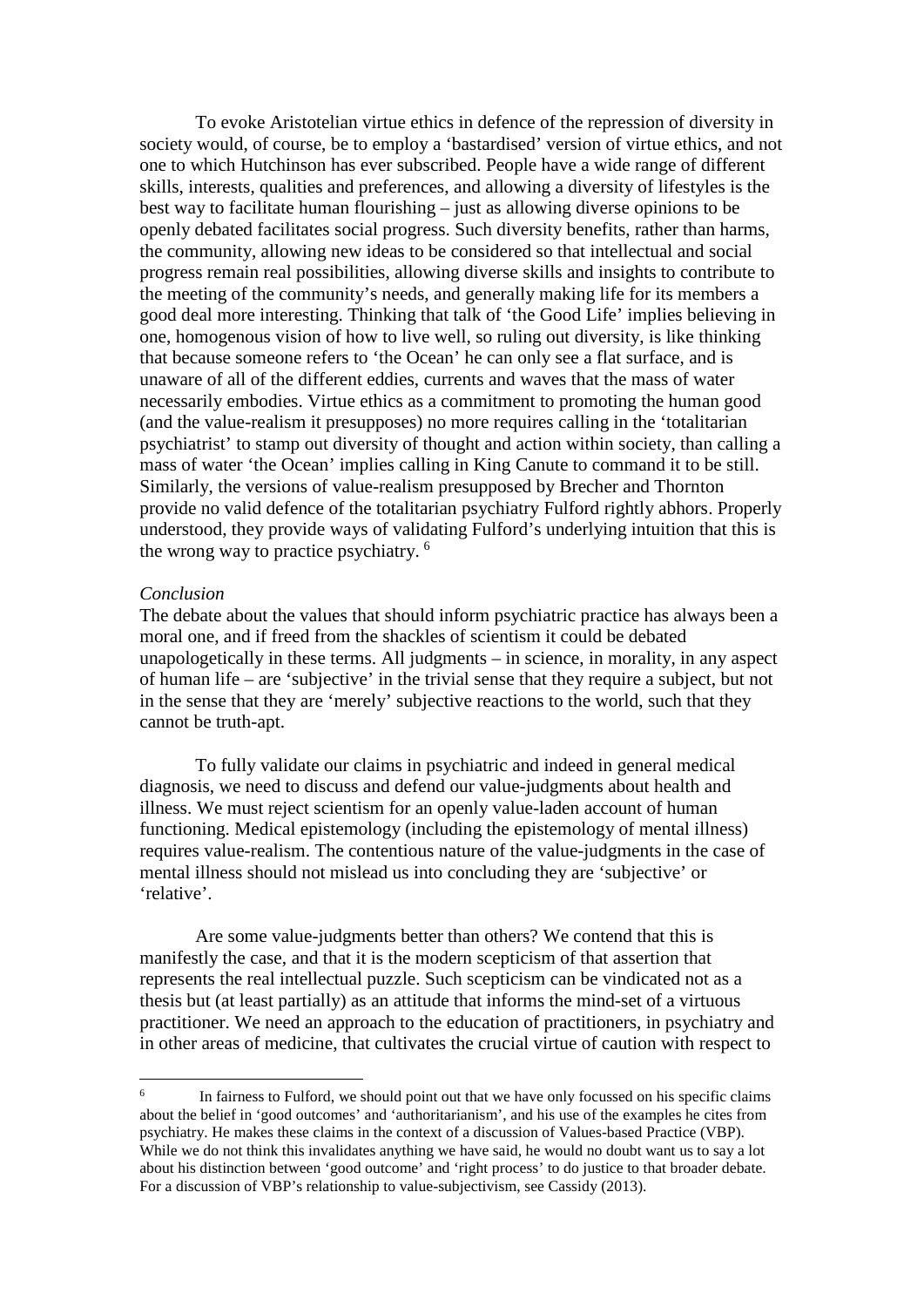judgments that can have a profound effect on people's lives. This involves recognising the diversity of lifestyles that can represent human flourishing, while being open to the possibility that some lifestyles are genuinely harmful.

Ethics is not a subsidiary component of psychiatry but is conceptually central to the subject. It is not as though one can study the epistemology of psychiatry and then, as a separate task, discuss its ethics, as the latter forms an inseparable part of the former: taking up an evaluative stance towards the nature of psychiatric disorders is an essential component of understanding what a psychiatric disorder *is*. Education in the mental health professions should encourage cautious, critical reflection on the value-judgments about health and illness that inform diagnosis, and discussion of their rationale with reference to their underlying conception of the human good. As we have by no means arrived at the end of intellectual history or moral evolution, discussion of the correct way to characterize the human good is on-going. But any defensible conceptions of mental health, any efforts to categorize mental illness and to diagnose it in practice, must be framed with reference to a conception of the human good, so the more serious thought we put into this fundamental ethical project, the better for all of us – those who practice and those they treat.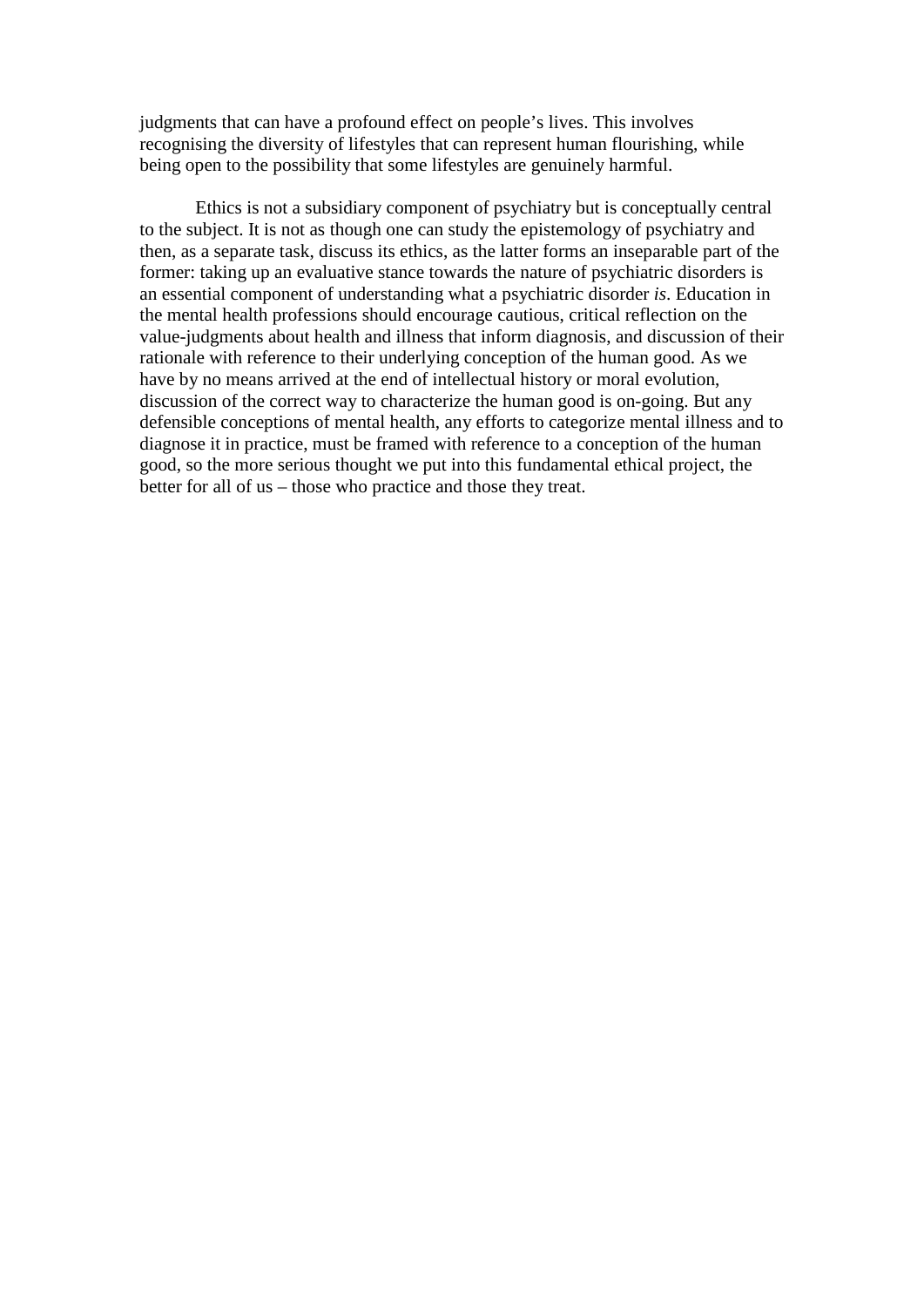## **References**

Ayer, AJ (1987) *Language, truth and logic*, Harmondsworth, Middlesex: Penguin Books Ltd

Banner, N (2013) Mental disorders are not brain disorders. *Journal of Evaluation in Clinical Practice*, **19** (3), 509–513

Brecher, B (2011) Which values? And whose? A reply to Fulford. *Journal of Evaluation in Clinical Practice*, **17** (5), 996–998

Cassidy, B (2013) Uncovering values-based practice: VBP's implicit commitments to subjectivism and relativism. *Journal of Evaluation in Clinical Practice*, **19** (3), 547– 552

Clark, SRL (1988) Mackie and the moral order. *Philosophical Quarterly*, 39, 98–144

Cooper, DG (1967) *Psychiatry and Anti-Psychiatry*. Londres: Tavistock

Dancy, J (2004) *Ethics without Principles*, Oxford University Press, Oxford

Fulford, KWM (1989) *Moral Theory and Medical Practice*, Cambridge University Press, Cambridge

Fulford, KWM (2013) Fulford, Values-based practice: Fulford's Dangerous Idea. *Journal of Evaluation in Clinical Practice*, **19** (3), 537–546

Foucault, M (1987) *Mental Illness and Psychology*. Berkeley, CA: University of California Press

Gelhaus, P (2011) Robot decisions: on the importance of virtuous judgment in clinical decision making. *Journal of Evaluation in Clinical Practice*, **17** (5), 883–887

Hamilton, R. (2013) The frustrations of virtue: the myth of moral neutrality in psychotherapy. *Journal of Evaluation in Clinical Practice*, **19** (3), 485–492

Husserl, E (1970) *Logical Investigations* Volume II (Translator: Findlay, JN) Routledge & Kegan Paul, London

Hutchinson, P (2011) The philosopher's task: VBP and 'bringing to consciousness'. *Journal of Evaluation in Clinical Practice*, **17** (5), 999–1001

Loughlin, A. J. (1998) Alienation and Value-Neutrality. Aldershot: Ashgate

Loughlin, M. (2002) Ethics, Management and Mythology. Abingdon, Oxon: Radcliffe Medical Press

Loughlin, M (2003) Contingency, arbitrariness and failure, *Philosophy, Psychiatry and Psychology* **10** (3) 261-4